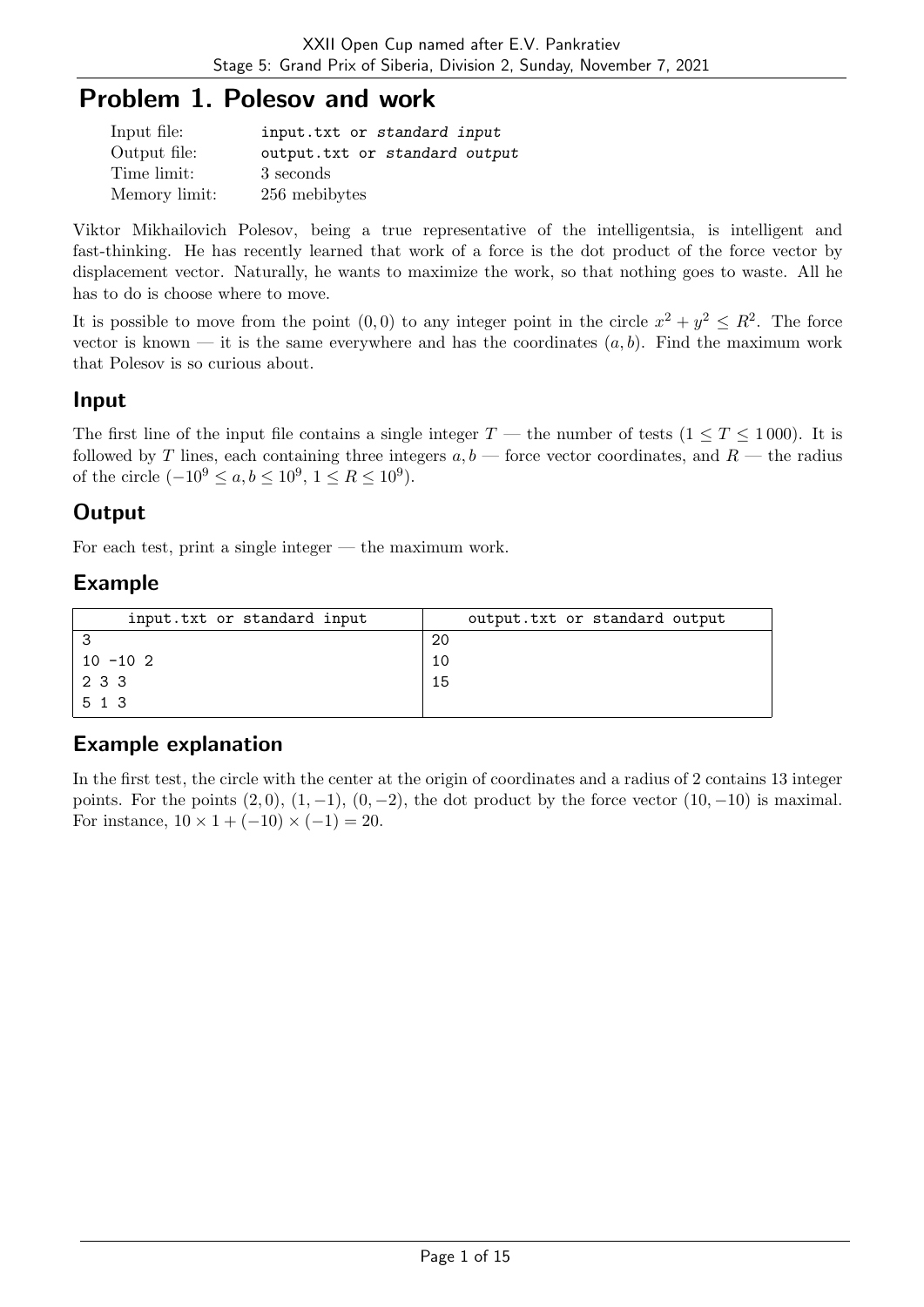# Problem 2. Orienteering

| Input file:   | input.txt or standard input   |
|---------------|-------------------------------|
| Output file:  | output.txt or standard output |
| Time limit:   | 5 seconds                     |
| Memory limit: | 256 mebibytes                 |

Khodislav has taken up orienteering and is participating in a contest. The field is an endless plane without obstacles, and he can move at the same speed in all directions. There are N checkpoints in the field, which every participant must visit in the ascending order of their numbers. The check-in system is contactless — each checkpoint has a base station that automatically checks in any participant in a range less than or equal to  $R$ . It is guaranteed that checkpoint coverage areas do not overlap, but they can touch each other.

A participant starts at any point of the first checkpoint coverage and finishes at the moment of checking in at the last checkpoint. Participants are allowed to enter other checkpoint coverage areas on their way to the necessary checkpoint, but in this case, they are not checked in there.

Khodislav is feeling lucky and believes he will be able to cover the distance optimally. Help him calculate the distance he will have to cover.

### Input

The first line of the input file contains two integers:  $N$  — the number of checkpoints  $(2 \le N \le 100)$  and R — the check-in radius  $(1 \le R \le 10^9)$ .

Next come  $N$  lines describing the checkpoints in the required check-in order. Each line is a pair of integers  $x_i, y_i$  with the coordinates  $(-10^9 \le x_i, y_i \le 10^9)$ .

# **Output**

Print one real number — total distance passed if the route is optimal.

The relative or absolute error must not exceed  $0.01$ . This means that if the optimal answer equals X, your answer must differ from X by no more than  $\frac{1}{100} \max(X, 1)$ .

# Examples

| input.txt or standard input | output.txt or standard output |
|-----------------------------|-------------------------------|
| 33                          | 141.0                         |
| $0 -3$                      |                               |
| 0 100                       |                               |
| 0 50                        |                               |

# Example explanation

Khodislav starts at  $(0, 0)$ , checks in at the second checkpoint at  $(0, 97)$ , turns and checks in at the third checkpoint at  $(0, 53)$ . The total distance covered is  $97 + 44 = 141$ .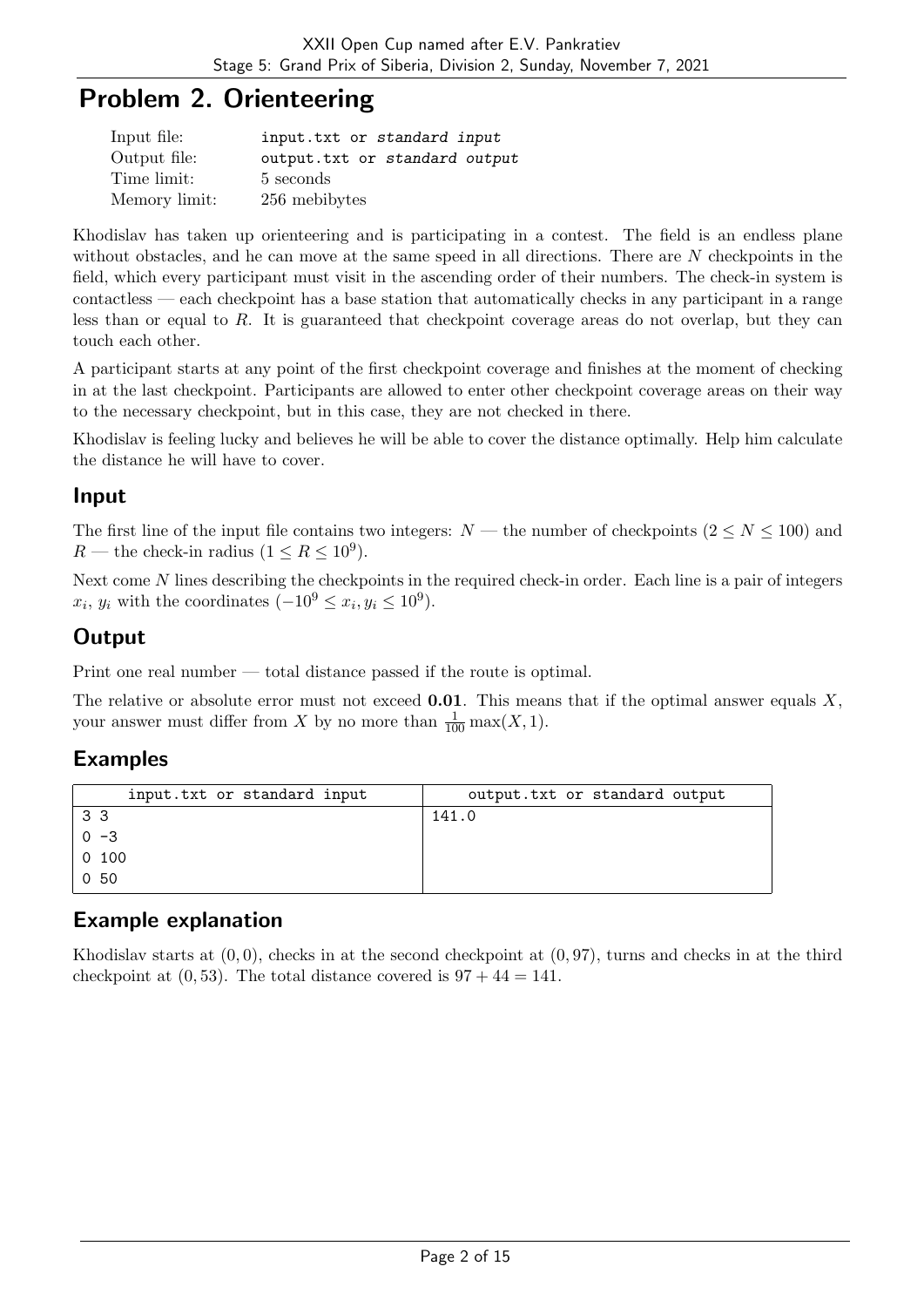# Problem 3. Dice

| Input file:   | input.txt or standard input   |
|---------------|-------------------------------|
| Output file:  | output.txt or standard output |
| Time limit:   | 2 seconds                     |
| Memory limit: | 256 mebibytes                 |

Khodislav is playing a tabletop role-playing game. He has finally chosen his weapons to deal with a monster and casts the crushing strike. To do this, he rolls dice, calculates the sum of numbers on their faces, and says it aloud to the game master.

Rolling a group of identical dice is characterized by three numbers  $n, f$ , and  $m$ , where  $n$  is the number of the dice, f is the number of faces on each die, and  $m$  is the modifier. The faces carry all numbers from 1 through f, and each and any face can be rolled; all rolls are independent. For instance, if  $n = 3$ ,  $f = 8$ ,  $m = 5$ , to define the sum, the player must roll three eight-faced dice, sum up the results, and add five: this is usually written as  $3d8 + 5$ .

The game master wants to check if Khodislav could get the sum he has reported after rolling the dice.

#### Input

The first line of the input file contains a single integer  $B$  — the number of strikes  $(1 \le B \le 10^5)$  cast by Khodislav. The following lines describe the strikes, one per line. First comes an integer  $S$  — the sum reported by Khodislav. It is followed by three integers:  $n$ ,  $f$  and  $m$  describing the group of dice  $(1 \leq S \leq 300, 1 \leq n \leq 10, 2 \leq f \leq 20, 0 \leq m \leq 10).$ 

### **Output**

For each strike in a separate line, in the same order as in the input file, print YES, if the sum was achievable, and NO otherwise.

#### Examples

| input.txt or standard input   output.txt or standard output |
|-------------------------------------------------------------|
|                                                             |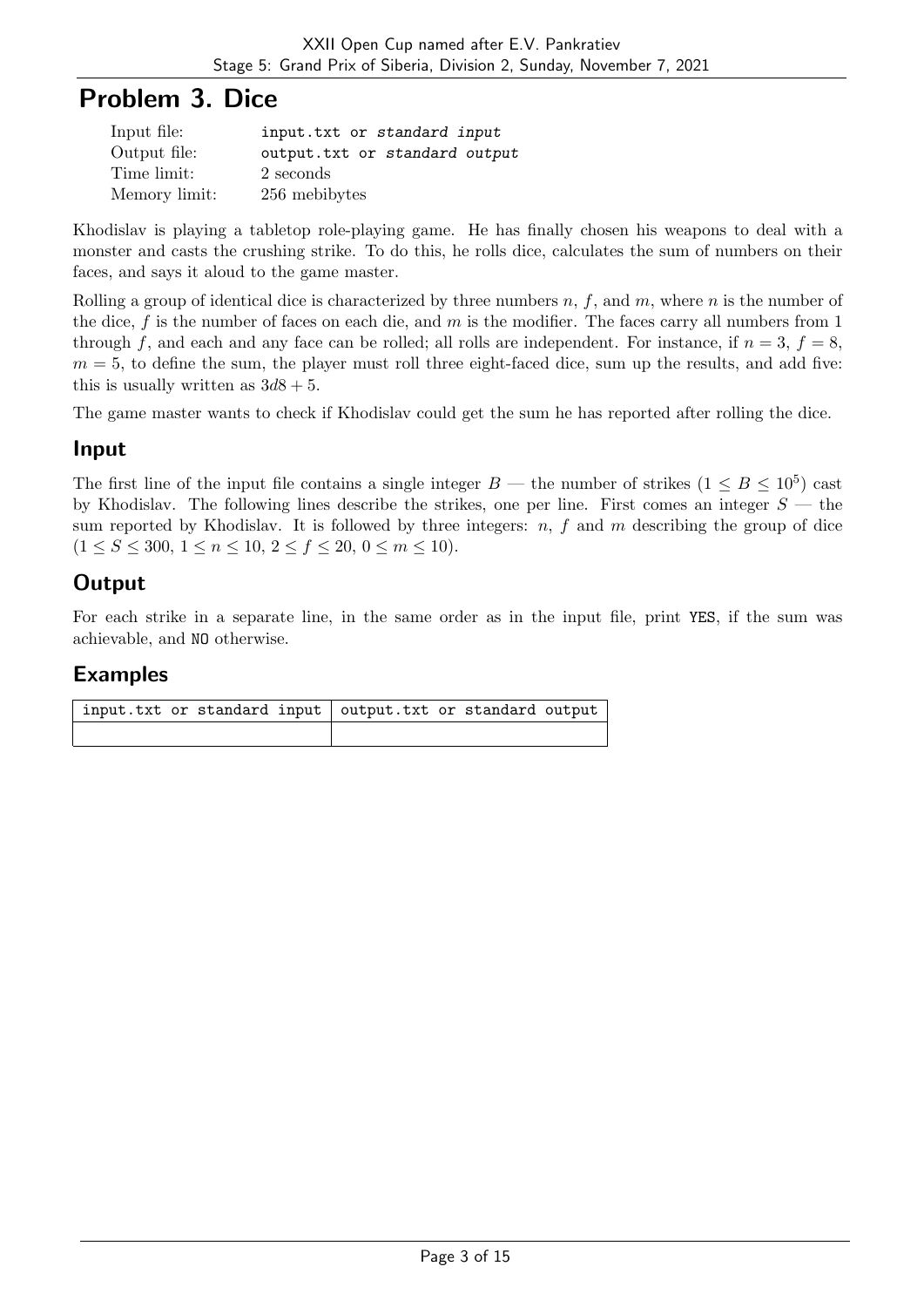# Problem 5. Hockey

| Input file:   | input.txt or standard input   |
|---------------|-------------------------------|
| Output file:  | output.txt or standard output |
| Time limit:   | 1 second                      |
| Memory limit: | 256 mebibytes                 |

Rules described in this problem differ from the conventional hockey rules.

A hockey match lasts 60 minutes, with two teams trying to score as many goals as possible. A hockey team consists of five field players and a goalkeeper.

Penalties are an important part of hockey. A field player can be given a penalty: in this case, the offending player leaves the ice for a period of time which depends on the violation. As the result, the number of players on the ice temporarily decreases for the team the offending player belongs to. There are two types of penalties in hockey: major and minor. A major penalty means the player leaves the ice for five minutes; with minor penalty, it is two minutes. When penalty time runs out, the player returns to the ice.

A minor penalty can be ended prematurely. A team is said to be playing short-handed when it has less players on the ice than the other team. If a team is playing short-handed and opponent scores a goal, then one of its players with minor penalty returns to the ice with his penalty expired ahead of time. If the team has several players with minor penalty, only the player who got the penalty first returns to the ice. If there are no players with minor penalties in the team, no one returns ahead of time.

Penalties during the game mean that the teams can play in various formats regarding the number of field players on the ice. We will denote the game format by AxB, meaning the first team currently has A field players on the ice, and the second team has B. For instance, in the beginning of the game each team has five players on the ice, and this format is denoted as 5x5. If the first team currently has two players with penalty, and the second team has one, the format is denoted as 3x4.

You are given a game protocol, registering the time of all penalties and goals. Calculate which formats happened during the game and for how long each format was played.

#### Input

The first line of the input file contains an integer  $N$  — the number of events in the match  $(0 \le N \le 1000)$ .

The following N lines describe the events of the match, one per line. Events are described in the following format:

#### mm:ss.d team type

Where  $\text{mm:ss.d}$  — time of event with the precision of tenths of a second  $(0 \le \text{mm} \le 59, 0 \le \text{ss} \le 59,$  $0 \le d \le 9$ , team — team number (either 1 or 2), type — event type:

- goal team scores a goal;
- $\bullet$  minor team player receives minor penalty;
- major team player receives major penalty.

It is guaranteed that events of the type goal have non-zero decimal of a second, i.e.  $d \neq 0$ , and events of the type minor and major always have zero decimals of a second, i.e.  $d = 0$ .

Events are listed chronologically, i.e. they are arranged in the order of non-reduction of event times. It is guaranteed that at any moment of time each team has no more than 5 players.

### **Output**

For each format of the game in which the teams have played non-zero time, print the format denotation and the time spent by the teams in this format in a separate line, separated by a space character. The format of time must be exactly the same as the format used in the input data. Lines can be printed in arbitrary order.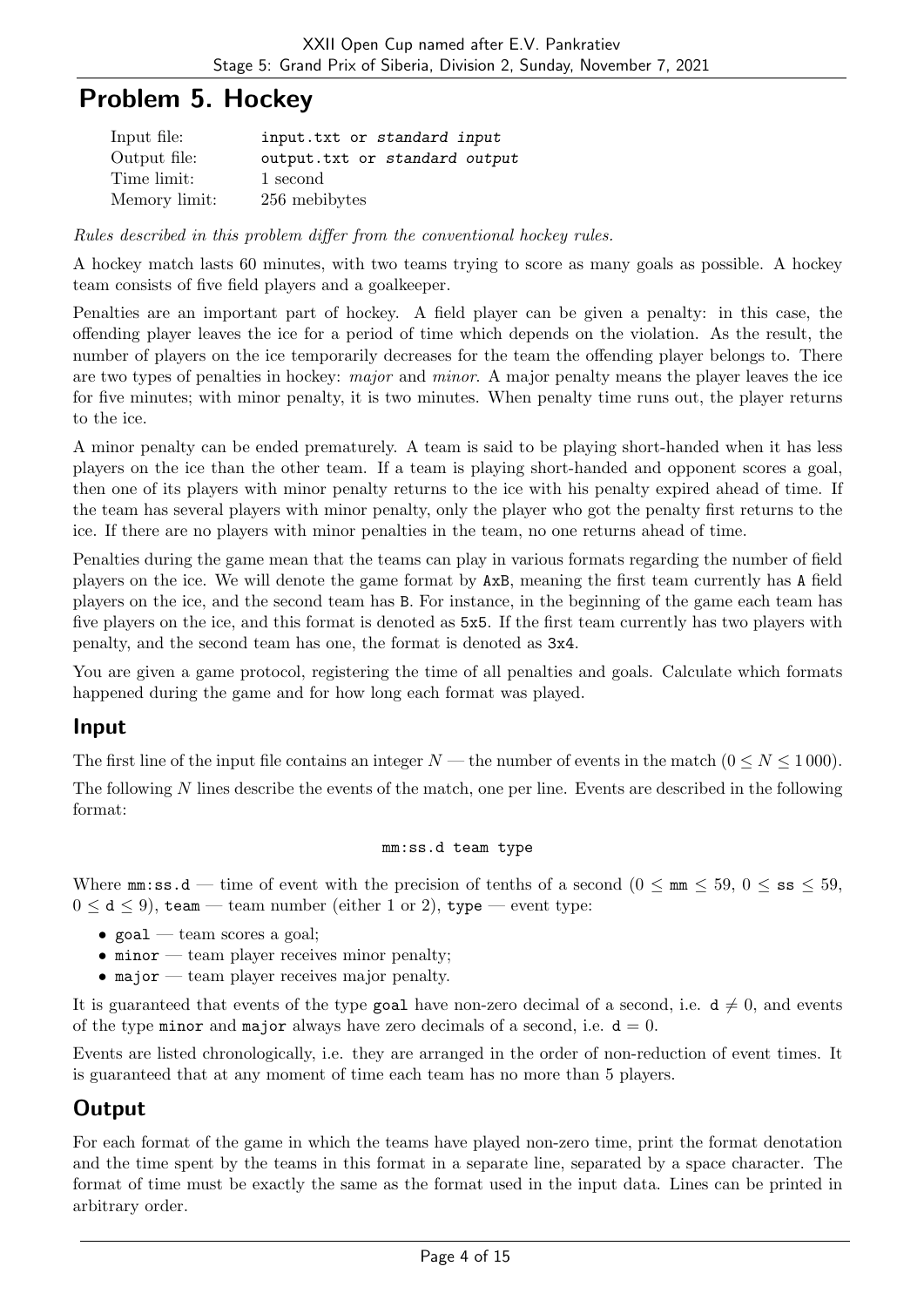#### Example

| input.txt or standard input | output.txt or standard output |
|-----------------------------|-------------------------------|
| 10                          | 4x300:47.9                    |
| $06:41.01$ minor            | $4x4$ 01:12.1                 |
| $07:20.4$ 2 goal            | 4x506:39.4                    |
| $22:22.02$ minor            | 5x400:50.0                    |
| $22:32.0$ 1 minor           | 5x550:30.6                    |
| $23:00.1$ 1 goal            |                               |
| $23:12.02$ minor            |                               |
| $23:59.9$ 1 goal            |                               |
| 41:02.0 1 major             |                               |
| $41:04.5$ 2 goal            |                               |
| 59:00.0 1 minor             |                               |

#### Example explanation

The game from the example had the following intervals:

- $[00:00.0; 06:41.0]$  until the first penalty, the game went in the initial format 5x5;
- $[06:41.0; 07:20.4]$  after a penalty, the teams were playing in the format 4x5 until the first team lost a goal while playing short-handed, and the player removed for a minor penalty returned to the ice;
- $[07:20.4; 22:22.0]$  the teams were playing in full numbers 5x5 until a penalty;
- $[22:22.0; 22:32.0]$  until the next penalty, the teams were playing in the format 5x4;
- $[22:32.0; 23:00.1)$  until a goal was scored, the teams were playing in the format 4x4, however, no players returned to the ice after the goal, because it was scored with equally-sized teams;
- $[23:00.1; 23:12.0]$  the teams continued playing in the format 4x4 until another penalty;
- $[23:12.0; 23:59.9]$  after that, the teams were playing in the format 4x3 until a goal was scored, and the second team player who had been penalized at  $22:22.0$  returned to the ice;
- $[23:59.9; 24:32.0]$  the teams were playing  $4x4$  until the first team player's penalty ran out;
- $[24:32.0; 25:12.0]$  the teams were playing in the 5x4 format until the second team player's penalty ran out;
- $[25:12.0; 41:02.0]$  the teams were playing in the full format 5x5 until a major penalty;
- $[41:02.0; 41:04.5]$  before the goal, the teams played in the format  $4x5$ , but because a player of the team that lost a goal had a major penalty, that player does not leave the penalty box;
- $[41:04.5; 46:02.0]$  the teams continued playing as  $4x5$ , until the first player's penalty ran out;
- $[46:02.0; 59:00.0]$  before the penalty, the teams were playing with all players 5x5;
- $[59:00.0; 60:00.0]$  teams ending the game in the format 4x5.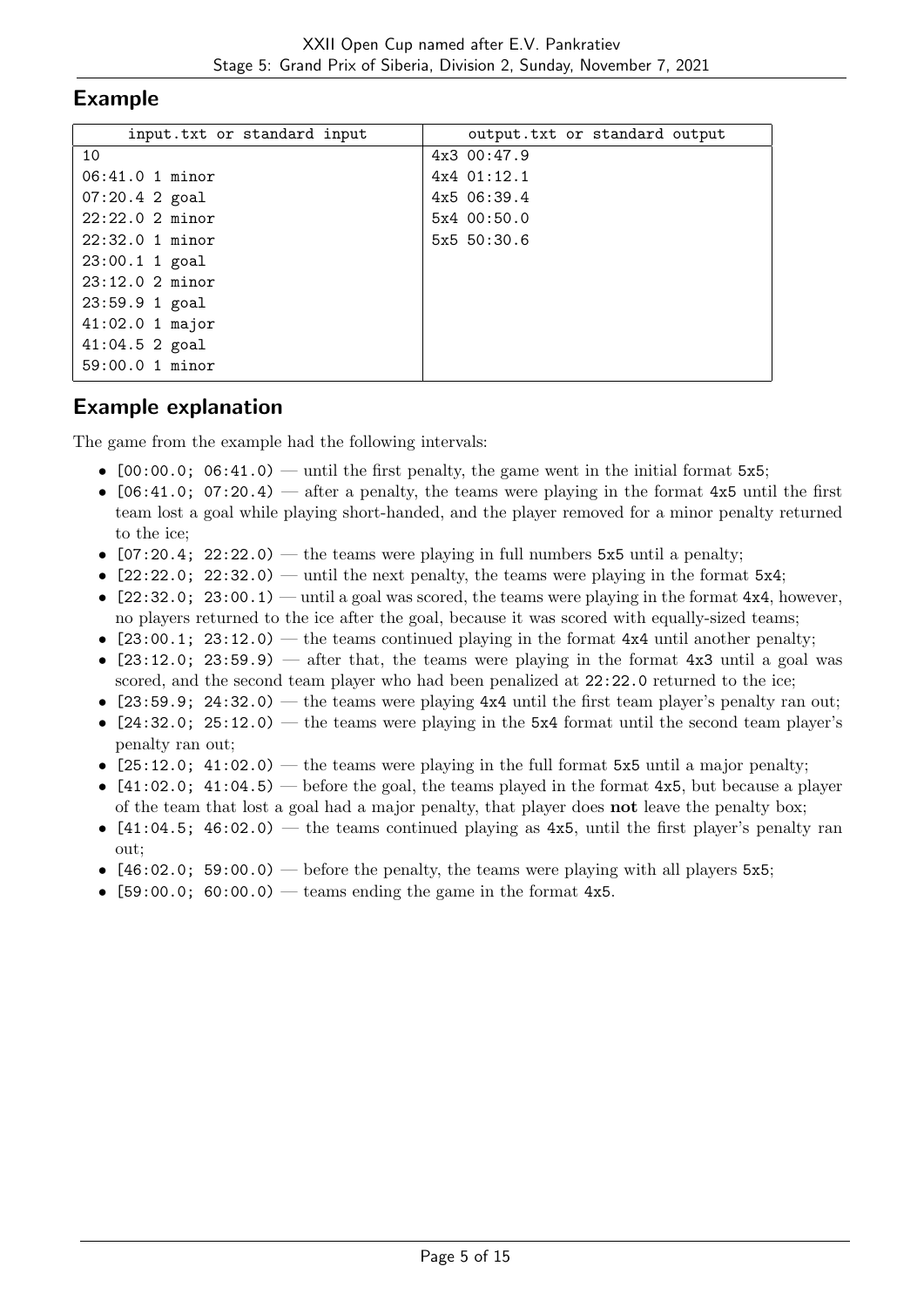# Problem 6. Days of the week

| Input file:   | input.txt or standard input   |
|---------------|-------------------------------|
| Output file:  | output.txt or standard output |
| Time limit:   | 1 second                      |
| Memory limit: | 256 mebibytes                 |

The Architect has created a multiverse with M universes. In each universe, the day of the week has been set individually. The Architect also has N buttons. Each button is connected to a certain set of universes. Pressing a button shifts all of its connected universes one day forward.

The Architect is curious: is there such a configuration of weekdays in the universes which is unachievable by any sequence of pressing buttons? Help the Architect solve this problem.

All universes use the Earth week: Monday, Tuesday, Wednesday, Thursday, Friday, Saturday, Sunday. When shifting the day of the week forward: Monday changes to Tuesday, Tuesday to Wednesday, etc, and Sunday changes to Monday.

The Architect can press buttons any number of times and in any order. When a button is pressed, all its connected universes change instantly and simultaneously.

### Input

The first line contains the integer T — the number of tests in the input file  $(1 \le T \le 500)$ . It is followed by the tests.

Each test begins with a line containting two integers:  $N$  and  $M$  — the number of buttons and the number of universes, respectively  $(1 \leq N, M \leq 500)$ .

The second line of the test contains the initial configuration: which day of the week has been initially set in each universe. The universes are numbered from 1 through  $M$ : days of the week in the universes in the configuration are written in the same order.

This is followed by descriptions of buttons. For each button, a separate line defines which universes it is connected to, in the following format: the first number  $K$  defines how many universes are connected, and the following K numbers denote the numbers of these universes  $(0 \leq K \leq M)$ . It is guaranteed that the specified universe numbers are different for each button.

It is guaranteed that the total number of buttons over all tests does not exceed 500, and the total number of universes over all tests also does not exceed 500.

# **Output**

For each test, print an answer in a separate line.

If all  $7^M$  possible configurations of days of the week are obtainable, print the word NO as the answer. Otherwise print YES, followed by any unachievable configuration, separated by a space symbol.

### Examples

| input.txt or standard input $\vert$ output.txt or standard output |
|-------------------------------------------------------------------|
|                                                                   |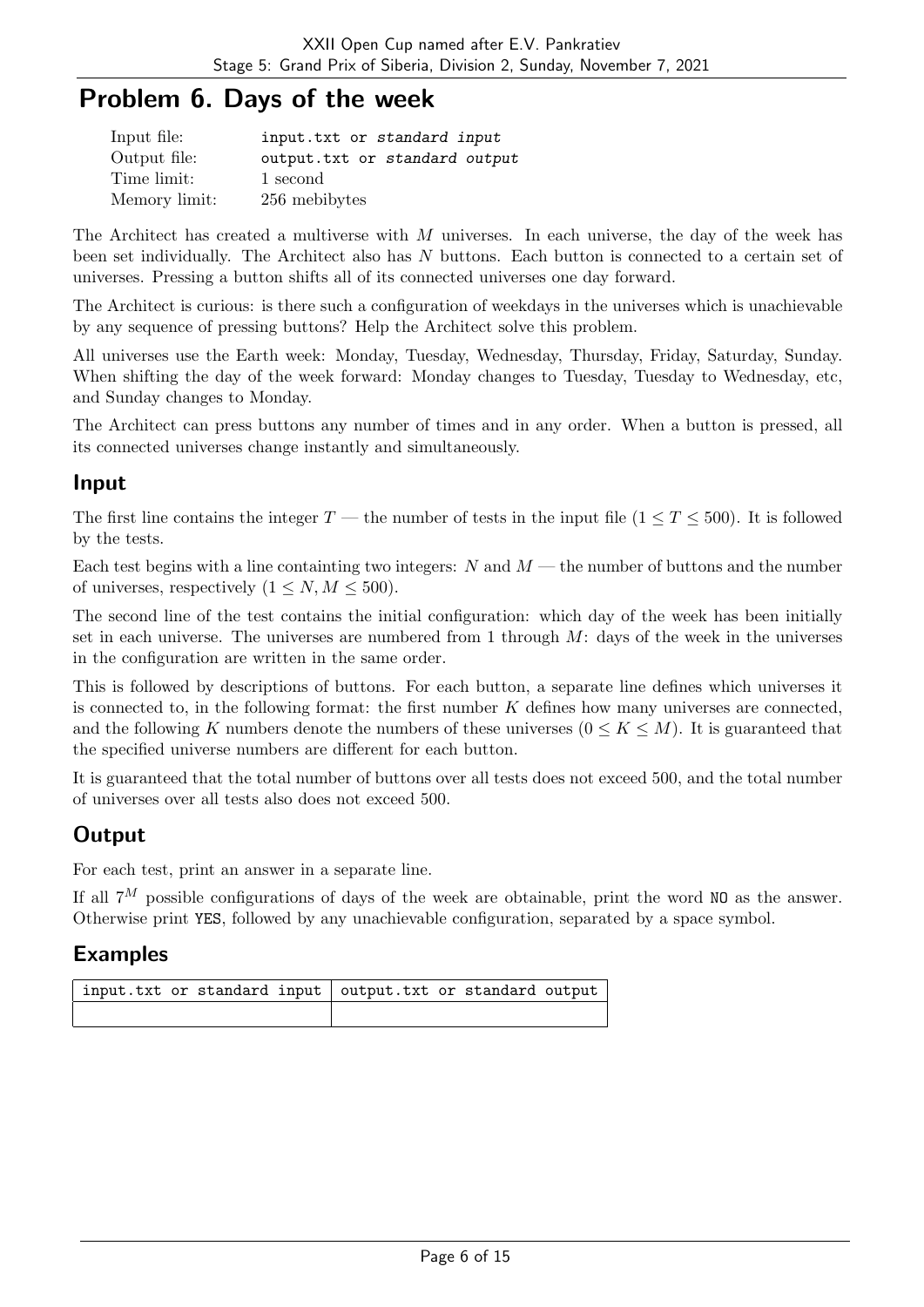# Problem 7. Balls

| Input file:   | input.txt or standard input   |
|---------------|-------------------------------|
| Output file:  | output.txt or standard output |
| Time limit:   | 3 seconds                     |
| Memory limit: | 256 mebibytes                 |

Alice and Bob are playing a game. They've got  $B$  blue and  $R$  red balls laid out in front of them. Alice has the first move, and after that, players alternate moves. Alice picks a single random ball and removes it. Bob removes a single red ball.

Alice chooses her balls randomly with equal probability regardless of their color. It does not matter which red ball Bob removes.

The game ends when one of the two outcomes occurs:

- $\bullet$  there are no more blue balls Alice wins;
- there are strictly more blue balls than there are red balls Bob wins.

Alice and Bob would like a balance of outcomes, and are curious as for what number of blue balls is necessary for a game of  $C = B + R$  balls for the probability of Alice winning h to be as close to 50% as possible. In other words, they want to minimize the value  $|h - 0.5|$ .

#### Input

The first line of the input file contains a single integer  $G$  — the number of games Alice and Bob are going to play  $(1 \le G \le 10^5)$ .

The following lines define the number of balls C in each game  $(2 \leq C \leq 2 \cdot 10^5)$ , one line per game.

### **Output**

For each game in a separate line, in the same order as in the input file, print the number of blue balls necessary for the chance of Alice's victory to be as close as possible to 50%.

#### Examples

| input.txt or standard input   output.txt or standard output |
|-------------------------------------------------------------|
|                                                             |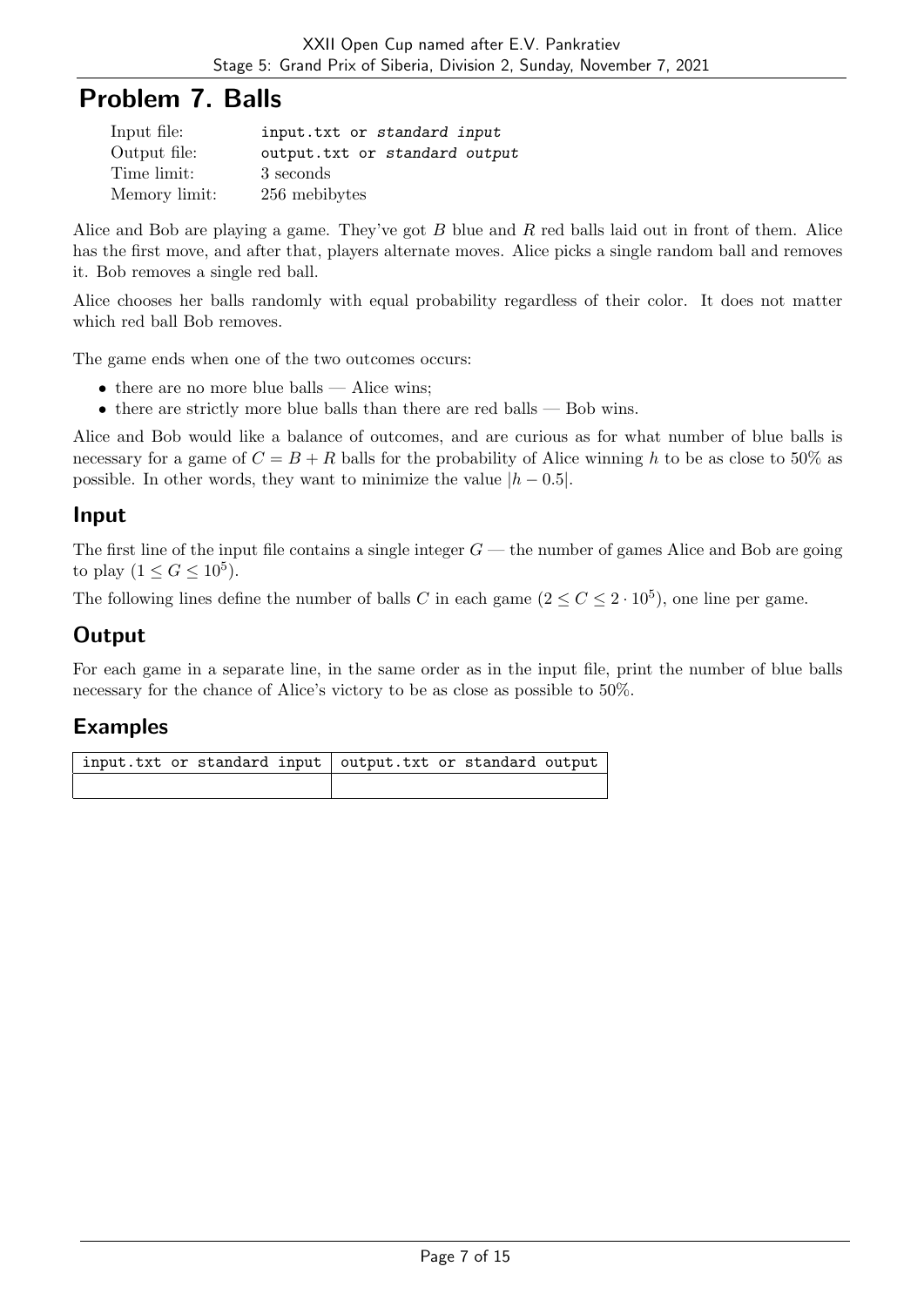# Problem 8. Romualdych and remainders

| Input file:   | input.txt or standard input   |
|---------------|-------------------------------|
| Output file:  | output.txt or standard output |
| Time limit:   | 2 seconds                     |
| Memory limit: | 256 mebibytes                 |

Old man Romualdych learned about division with remainders and it just threw him off the hinges. The thing got him all mixed up and sweating like a pig. What a sad sight he was, hoping to find some number x in the interval [a, b], that would produce the specified remainder r when divided by some number y. Let's face it — Romualdych is not the sharpest tool in the shed, and even if he sinks his few remaining teeth into the task, he is not likely to cope without your help.

### Input

The first line contains a single integer  $T$  — the number of tests in the file  $(1 \le n \le 200000)$ .

Each of the following T lines contains three integers:  $a, b$  — interval bounds, and  $r$  — required remainder  $(0 \leq a \leq b \leq 10^{18},\, 0 \leq r \leq 10^{18}).$ 

# **Output**

Print T answers in the same order as the tests in the input file are given, one answer per line.

Each answer consists of two integers x and y, such that  $a \leq x \leq b$ ,  $1 \leq y \leq 2 \cdot 10^{18}$ , and the remainder from the division of x by y equals r. If there are several possible answers that fit all the requirements, choose any answer with the minimal x. If there are no possible answers, print two integers:  $x = -1$  and  $y = -1$ .

### Example

| input.txt or standard input | output.txt or standard output |
|-----------------------------|-------------------------------|
|                             | 63                            |
| 680                         | $-1$ $-1$                     |
| 3510                        |                               |

# Example explanation

In the first test, 6 is divided by 3, and the remainder is indeed 0. Since 6 is the smallest number in the interval [6, 8], this is the correct answer. Instead, the following answer can be printed too:  $x = 6$  and  $y = 2$  (minimizing y is not required), while the answer  $x = 8$  and  $y = 4$  cannot be printed, because its x is not minimal.

In the second test, there are no answers, since it is impossible to get a remainder of 10 for  $x$  in the interval [3,5] regardless of the y it is divided by.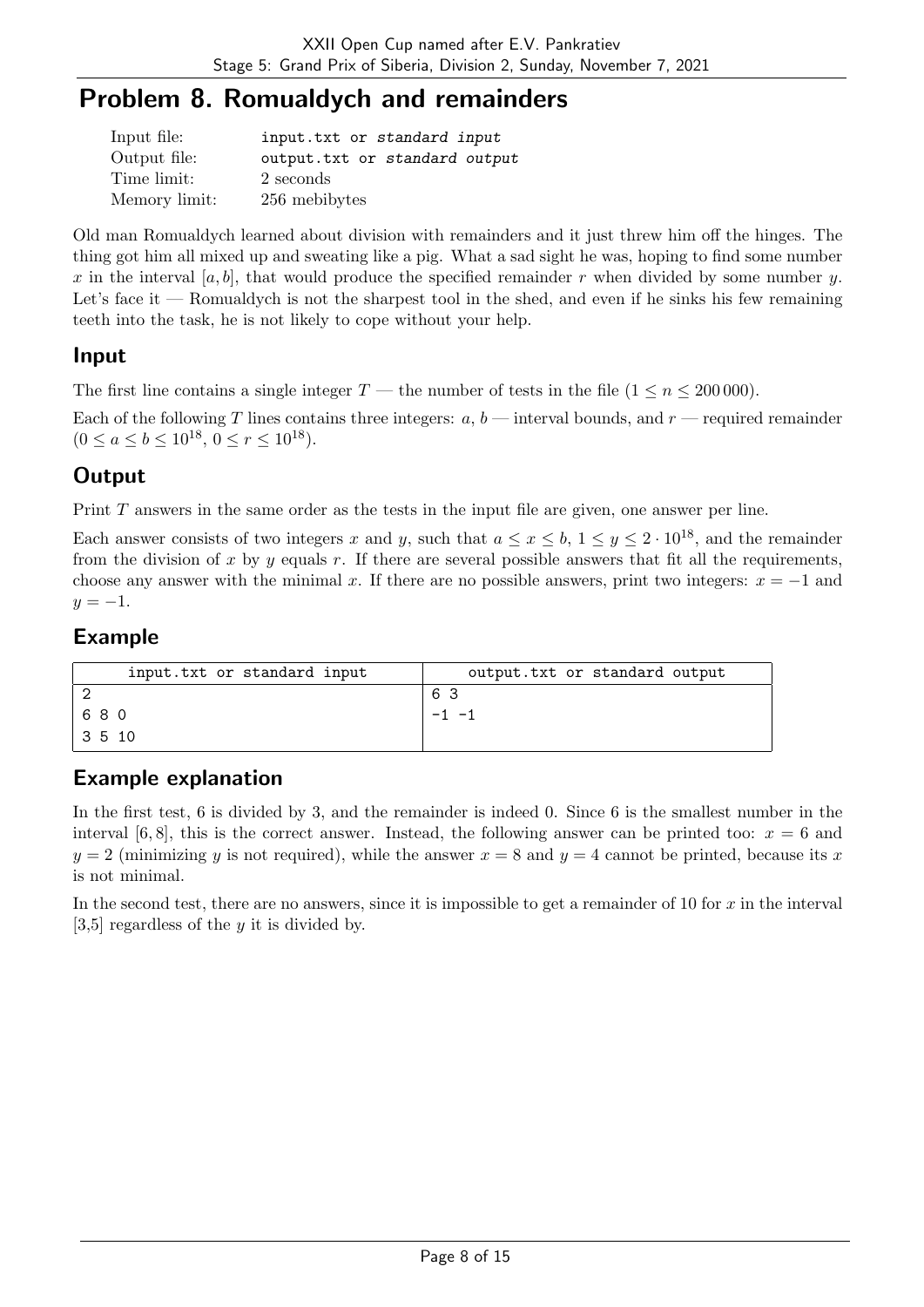# Problem 9. Polynomials

| Input file:   | input.txt or standard input   |
|---------------|-------------------------------|
| Output file:  | output.txt or standard output |
| Time limit:   | 3 seconds                     |
| Memory limit: | 256 mebibytes                 |

On the left side of the board, there are  $N$  polynomials, and on the right side, there are  $M$  polynomials. Your task is to *construct* each of the M polynomials from the right side of the board with the minimum number of actions.

To construct a polynomial from the right side, first choose any of the N polynomials from the left side. The following transformations can be applied to the chosen polynomial:

- Differentiation: a polynomial is replaced by its derivative.
- Integration: a polynomial is replaced by its antiderivative with an arbitrary integration constant.

Transformations can be applied in arbitrary order any number of times, however, one application counts as one action. You can use no transformations at all if a polynomial from the right side matches some polynomial from the left side.

### Input

The first line of the input file contains two integers: N and  $M$   $(1 \leq N, M \leq 10^5)$ .

Each of the following  $N + M$  lines describes the polynomials, one polynomial per line. The first N polynomials are polynomials from the left side of the board, the rest are from the right side of the board.

The description of the polynomial  $a_0 + a_1x + \cdots + a_Kx^K$  begins with a nonnegative integer  $K$  — its degree. Next come integers  $a_0, a_1, \ldots, a_K$ , which are the coefficients of the polynomial  $(-10^9 \le a_i \le 10^9)$ . Herewith,  $a_K \neq 0$ .

It is guaranteed that the sum of degrees of all polynomials on the left side of the board is not greater than  $10<sup>5</sup>$ . It is the same for the polynomials on the right side of the board.

# **Output**

For each polynomial from the right side, print the minimum number of actions necessary for its construction. Print your answers one per line in the same order as the order in which the polynomials are listed in the input file.

# Examples

| input.txt or standard input | output.txt or standard output |
|-----------------------------|-------------------------------|
| 2 1                         | 4                             |
| 2 1 1 1                     |                               |
| 2 7 6 2                     |                               |
| 2761                        |                               |
| 2 <sub>1</sub>              |                               |
| 2 1 1 1                     |                               |
| 0 <sub>1</sub>              |                               |
| 1 1 1                       |                               |

# Example explanation

In the second example there are two polynomials on the left side of the board:  $p_1(x) = 1 + x + x^2$  and  $p_2(x) = 7 + 6x + 2x^2$ . We need to obtain the polynomial  $q(x) = 7 + 6x + x^2$ . In order to do that we apply differentiation to  $p_1$  twice obtaining  $p'_1(x) = 1 + 2x$  first, and  $p''_1(x) = 2$  next. Now, let's integrate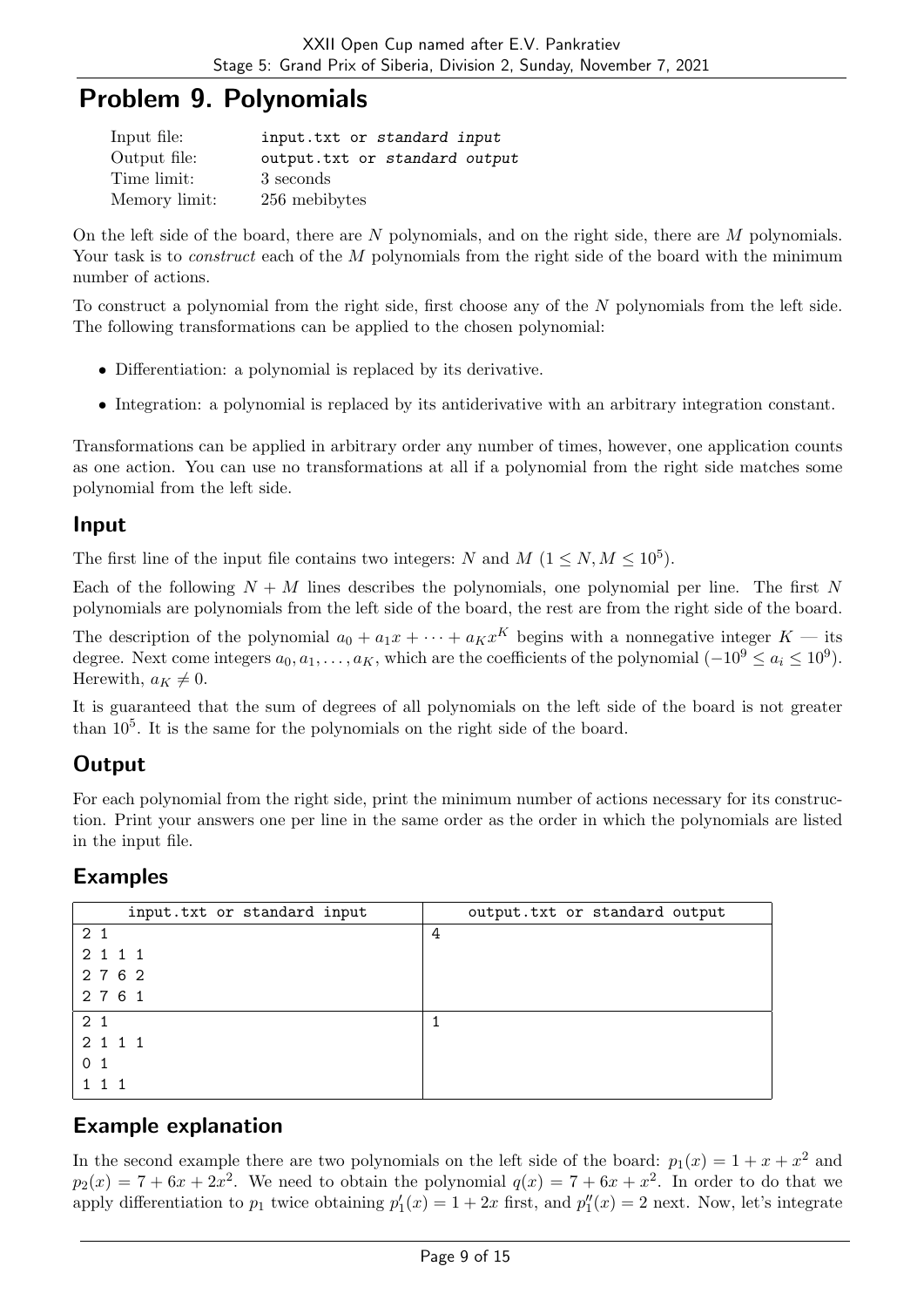$p''_1(x)$  with 6 as the integration constant producing  $6 + 2x$ . We integrate the result once again with 7 as the integration constant to get  $7 + 6x + x^2$ . We used 4 actions in total.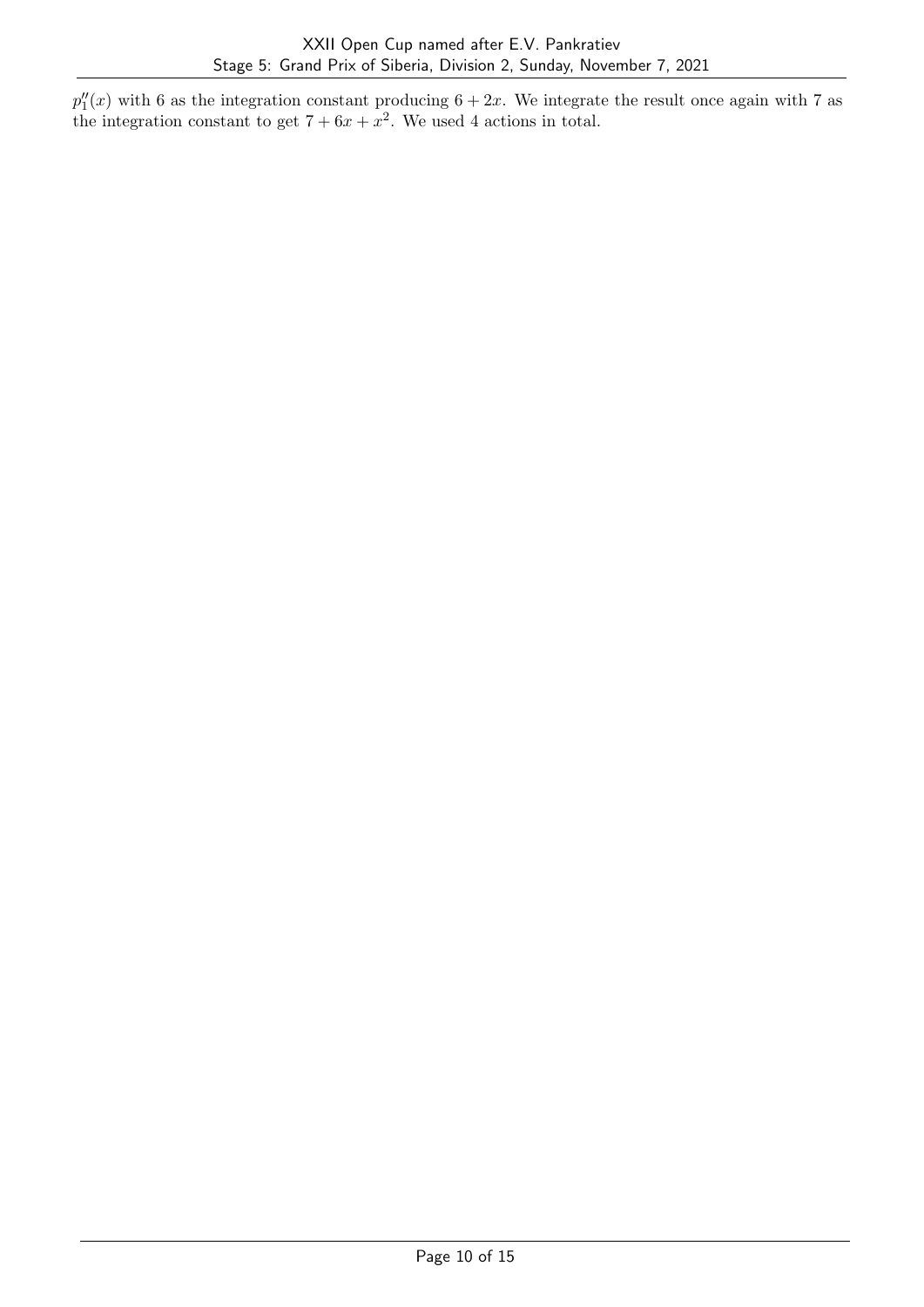# Problem 12. Nanoassembly

| Input file:   | input.txt or standard input   |
|---------------|-------------------------------|
| Output file:  | output.txt or standard output |
| Time limit:   | 2 seconds                     |
| Memory limit: | 256 mebibytes                 |

One of the problems of creating elements of nanostructures is the colossal time necessary for the construction of nano-parts from separate atoms. Transporting each of the vast number of atoms requires the use of a manipulator. While the manipulator is busy moving an atom, it can't move other atoms. Using a larger number of manipulators simultaneously is impossible, since manipulators are relatively large and don't fit into the space where the nano-parts are assembled. Experts at the Nanotech State University (NSU) lab proposed a method aimed at solving the problem described above.

The essence of the method consists in abandoning manipulators and substituting them with a semiplanar reflector developed in the laboratory. The device performs manipulations with atoms located on one of the sides of a graphene sheet, which can be viewed as a plane surface. The principle of the semiplanar reflector consists in folding the graphene sheet along a specified straight line, which brings all atoms located on a (specific) side relative to the line to the opposite side, occupying mirrored positions of their initial positions relative to the line. All atoms that were located on the other side of the folding line retain their initial positions. Once all atoms have been transferred, the graphene sheet is unfolded. As the result of several subsequent folding operations, a large number of atoms can be transferred.

Define the positions of the atoms after the manipulations based on their initial position on the graphene sheet surface and the description of the sequence of operations performed by the semiplanar reflector.

#### Input

The first line of the input file contains two integers  $N$  and  $M$  — the number of atoms and the number of operations  $(1 \leq N \leq 10^5, 1 \leq M \leq 10)$ .

The following N lines define the initial positions of atoms. Each position is described by two space-separated integer coordinates x and y, which do not exceed  $10^4$  in absolute value.

The following M lines describe operations performed by the semiplanar reflector. Four space-separated integers  $x_1, y_1$  and  $x_2, y_2$  are used to describe each operation — the coordinates of the start and end points of the vector lying on the folding line (the absolute value of each of the coordinates also does not exceed  $10^4$ ). The start and end points are different. The operation transfers atoms located in the semiplane to the right of the defined vector.

### **Output**

The output file must contain N lines containing the coordinates of the atoms in the same order as in the input data, with absolute error not exceeding 10−<sup>5</sup> .

#### Examples

| input.txt or standard input | output.txt or standard output   |
|-----------------------------|---------------------------------|
| 4 2                         | 1.0000000000000 2.0000000000000 |
| 1 <sub>2</sub>              | 1.0000000000000 3.0000000000000 |
| $\overline{3}$ 1            |                                 |
| $-1 -1$                     | 2.0000000000000 3.0000000000000 |
| $-32$                       |                                 |
| 0 1 0 0                     |                                 |
| 0 0 1 1                     |                                 |
|                             |                                 |

### **Note**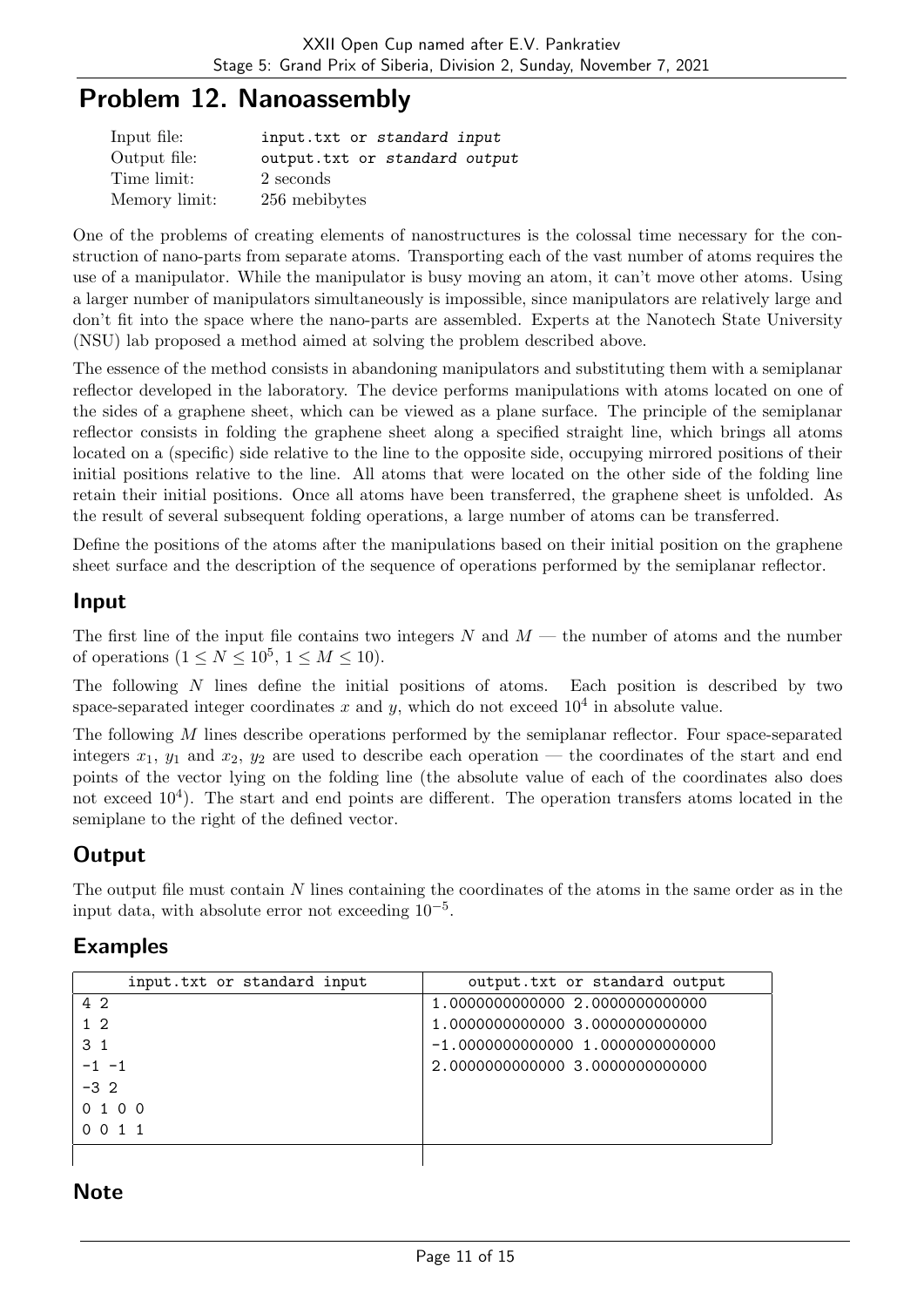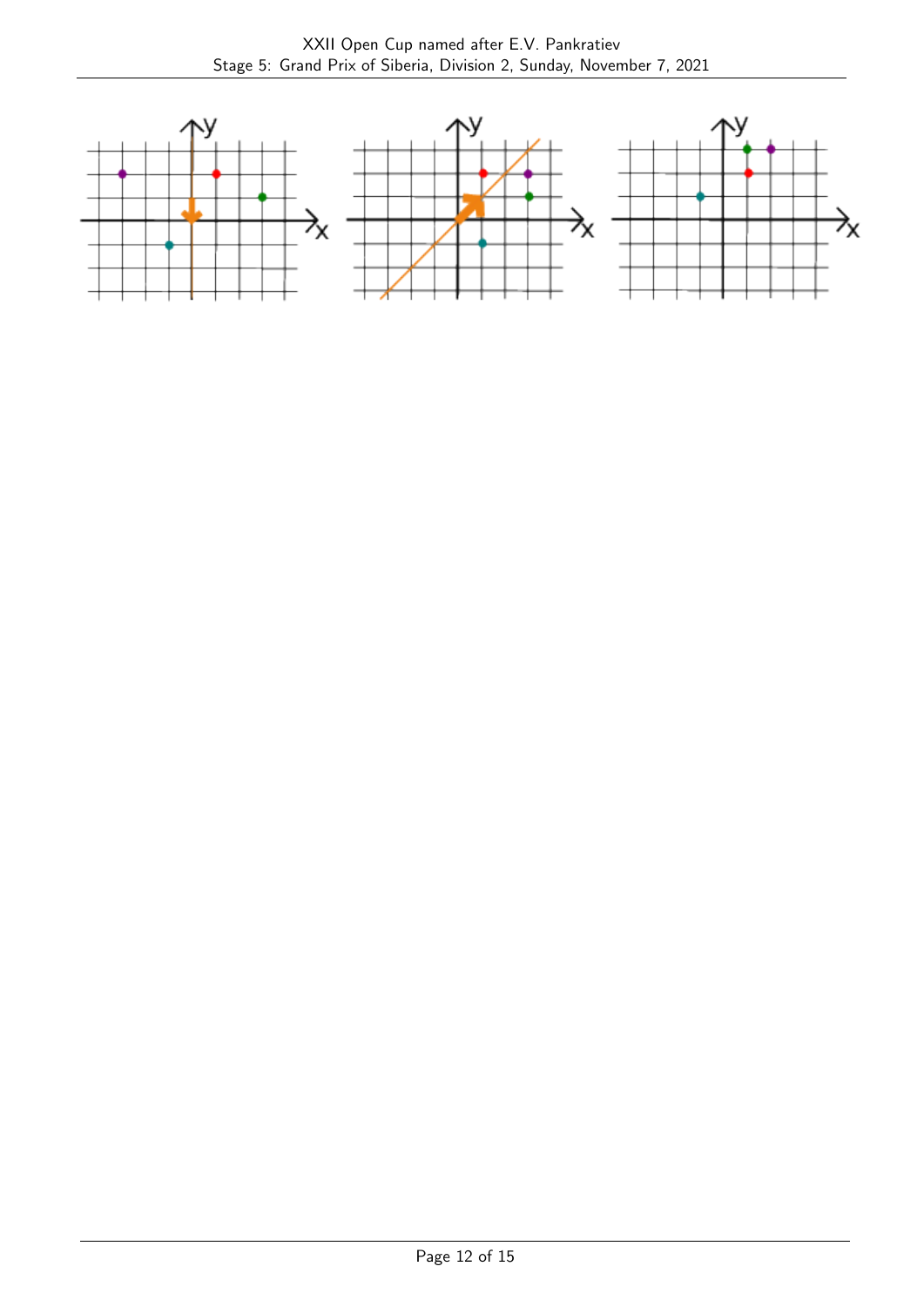# Problem 13. Playoff

| Input file:   | input.txt or standard input   |
|---------------|-------------------------------|
| Output file:  | output.txt or standard output |
| Time limit:   | 2 seconds                     |
| Memory limit: | 256 mebibytes                 |

Let's consider a tournament based on the Olympic system. There are  $2^N$  participants. They are split into pairs. The winner of each pair continues to the next round. The number of participants of that round is  $2^{N-1}$ . They are split into pairs again, the winner goes to the next round and so on, until the absolute winner is established.

Let's introduce *stronger*, a relationship of teams. If the team  $A$  wins in the game of  $A$  versus  $B$ , then the team A is *stronger* than the team B. Let's consider *stronger* a transitive relationship: if the team A is stronger than the team  $B$ , and the team  $B$  is stronger than the team  $C$ , then the team  $A$  is stronger than the team C.

For instance, if the team A beats the team B in semifinals, and C beats D, and then A beats  $C$ , we can tell that A is *stronger* than D, however, we can't tell which of the teams B and C is *stronger*.

You are given the results of the tournament based on the Olympic system. Also given are several pairs of teams; define whether one team from each pair is stronger than the other.

#### Input

The first line of the input file contains an integer  $N$  ( $1 \le N \le 18$ ).

The following  $2^N$  lines contain the names of the participating teams. The names are unique and consist of no more than 20 small latin letters.

In the first round, in the first pair the first team plays with the second team, in the second pair "— the third and fourth and so on. In the second round, the winner of the first pair plays with the winner of the second pair, the winner of the third pair plays with the winner of the fourth pair and so on.

Pairs for the next rounds are matched in the same manner.

All games in the tournament are numbered according to the numeration of pairs in rounds: the numbers from 1 to  $2^{N-1}$  are assigned in order to the pairs from the first round, the numbers of  $2^{N-1} + 1$  to  $2^{N-1} + 2^{N-2}$  are assigned in order to the pairs of the second round, etc.

The following line consists of  $2^N - 1$  symbols 'W' or 'L' and describes the results of games in the given order, where the symbol 'W' denotes the victory of the first team in a pair, and the symbol 'L' "— the victory of the second team.

The next line contains an integer  $Q$  "— the number of queries  $(1 \le Q \le 10^5)$ .

The following Q lines contain query descriptions. Each query consists of two different space-separated words "— the names of the teams.

It is guaranteed that the size of the input file is equal to or less than three megabytes.

### **Output**

The output file must contain one of the following words for each query:

- Win, if the first team *stronger* than the second team;
- Lose, if the second team is *stronger* than the first team;
- Unknown, if it is impossible to tell that one of the teams is *stronger* than the other.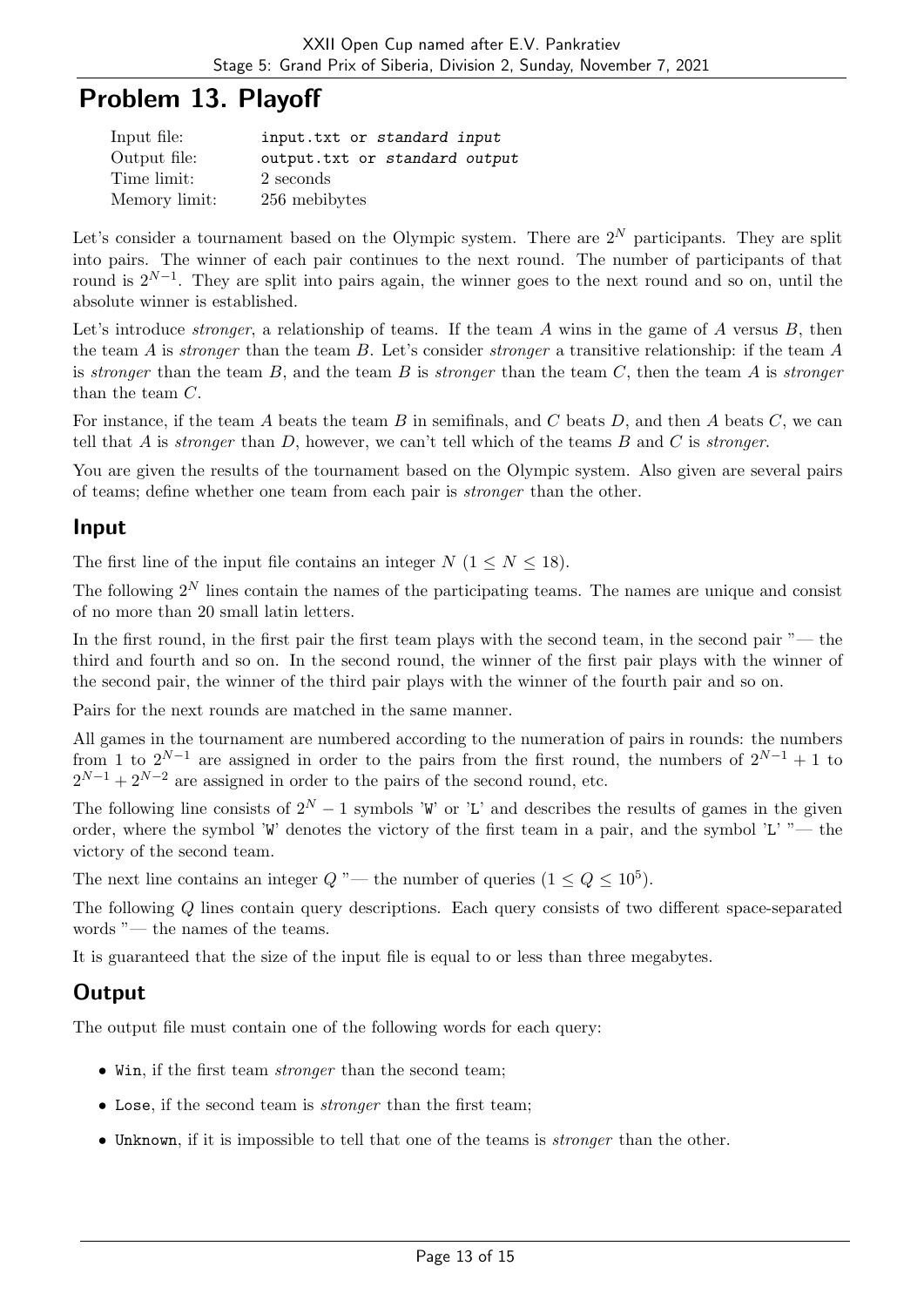# Examples

| input.txt or standard input | output.txt or standard output |
|-----------------------------|-------------------------------|
| 3                           | Unknown                       |
| cska                        | Win                           |
| jokerit                     | Lose                          |
| ska                         |                               |
| dynamo                      |                               |
| avangard                    |                               |
| akbars                      |                               |
| sibir                       |                               |
| metallurg                   |                               |
| <b>WWLWLWW</b>              |                               |
| 3                           |                               |
| jokerit avangard            |                               |
| ska metallurg               |                               |
| metallurg akbars            |                               |
|                             |                               |

# **Note**

Tournament rounds in the example looks like this: